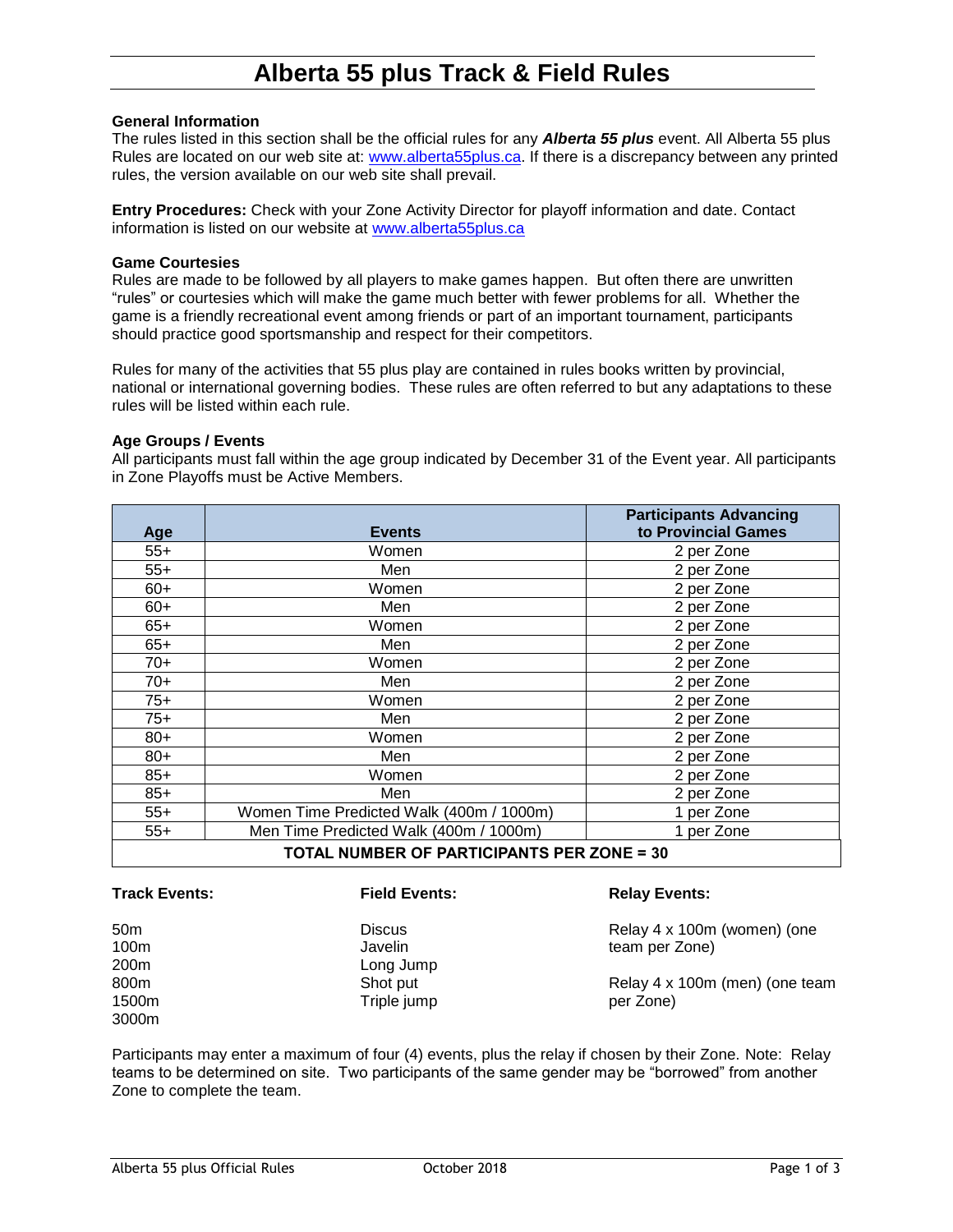# **Alberta 55 plus Track & Field Rules**

## **Overview**

- 1. The Alberta 55 plus Games and all sanctioned ALBERTA 55 PLUS events will follow the rules of the **I.A.A.F**. (International Amateur Athletic Federation). These rules can be found by searching **[www.iaaf.org.](http://www.iaaf.org/)** Certain modifications have been made to take into consideration the age category and level of competition.
- 2. It is recommended that a rubberized asphalt track be utilized whenever possible for any Alberta 55 plus sanctioned event. If a rubberized track is not available, it is suggested the track be shale.
- 3. The Start and finish lines as well as individual lanes should be clearly marked.
- 4. To start a sprint ( 50m to 400m) the command by the starters are: 'on your mark', 'set', and then the gun is fired to start the race. For the longer races (800m and up) the commands by the starter are: 'on your mark' and then the gun is fired to start the race.
- 5. For Races in lanes (up to 400m) the runners must stay in their own lane for the whole race. For races longer than 400m runners can run in the inside lane, but must not step on the curb or inside the track.
- 7. In the case of a tie, medals will be awarded to all tying runners.
- 8. A medical examination within two months of the start of the Games is strongly recommended. A Games waiver MUST be signed before participant can compete at any playoff level.
- 9. For **time predicted** races, each event should be conducted as one group.
	- a. Prior to the race, participants must submit their name and predicted time to the race marshal ½ hour prior to the start of the race.
	- b. Wheel chair participation in Time predicted races will be permissible.
	- c. Participants in time predicted races cannot participate in any other event, unless invited to participate in the relay.
	- d. Participants cannot use any watches or timers to pace themselves. No lap times will be provided.
	- e. As participants finish the race, their time will be recorded. Upon completion of the race, all actual times will be compared to predicted times. Times must be within a second, i.e. 4 minutes 21 seconds (4:21).
	- f. The participant closest to his/her predicted time will be the winner, and so on for subsequent places.
	- g. In the case of a tie the higher placing will go to the fastest total time.

### **Equipment Specifications**

For the javelin, discus and shot-put throwing events, the following implement weights for each age category will be used, as approved by the IAAF Veterans Committee.

| <b>AGE</b> | <b>JAVELIN</b> |          | <b>SHOT</b> |       | <b>DISCUS</b> |        |
|------------|----------------|----------|-------------|-------|---------------|--------|
|            | Men            | Women    | Men         | Women | Men           | Women  |
| $55+$      | 700 g.         | $500$ g. | 6 kg.       | 3 kg. | $1.5$ kg.     | 1 kg.  |
| $60+$      | 600 g.         | 400 g.   | 5 kg.       | 3 kg. | $1.0$ kg.     | 1 kg.  |
| $65+$      | 600 g.         | 400 g.   | 5 kg.       | 3 kg. | 1.0 kg.       | 1 kg.  |
| $70+$      | 500 g.         | 400 g.   | 4 kg.       | 3 kg. | $1.0$ kg.     | 1 kg.  |
| $75+$      | 500 g.         | 400 g.   | 4 kg.       | 3 kg. | $1.0$ kg.     | 1 kg.  |
| $80+$      | 400 g.         | 400 g.   | 3 kg.       | 3 kg. | $1.0$ kg.     | 750 g. |
| $85+$      | 400 g.         | 400 g.   | 3 kg.       | 3 kg. | $1.0$ kg.     | 750 g. |